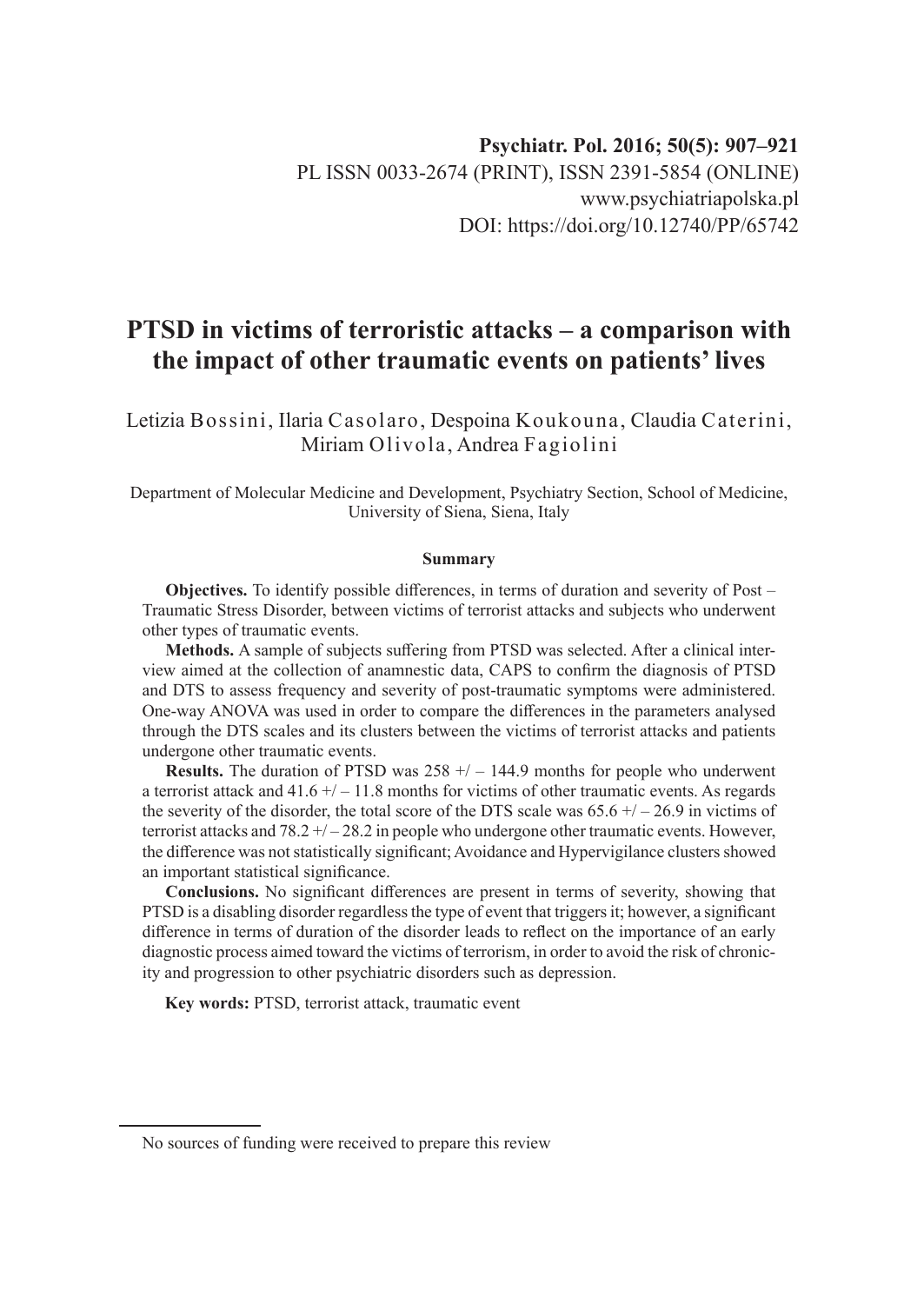# **Introduction**

The Posttraumatic Stress Disorder is an anxiety disorder, often chronic and highly disabling, which can occur in people who have been exposed to traumatic events, firsthand experienced, or happened to others and of whom were witnesses. The diagnosis of Posttraumatic Stress Disorder requires that the person has been exposed to a traumatic event in which he experienced, witnessed or was confronted with an event or events that resulted in the death or a threat to life, or a serious injury or a threat to the physical integrity, of himself/herself or others. In addition to trauma, posttraumatic disorder is characterized by four symptomatic clusters: the continuous reliving the traumatic event, the persistent avoidance of stimuli associated with trauma (avoiding thoughts, conversations, people, places that recall the trauma), symptoms of numbing (amnesia for some aspects of the trauma, reduction of general interest, sense of foreshortened future, feeling of detachment or estrangement, reduced affection) and an arousal increase. Table 1 presents diagnostic criteria for PTSD in DSM-5.

Table 1. **Diagnostic criteria for PTSD in DSM-5**

| Presence of one (or more) of the following intrusion symptoms associated with the traumatic event(s),<br>beginning after the traumatic event(s) occurred:                                                                                   |
|---------------------------------------------------------------------------------------------------------------------------------------------------------------------------------------------------------------------------------------------|
| Recurrent, involuntary, and intrusive distressing memories of the traumatic event(s).                                                                                                                                                       |
| Recurrent distressing dreams in which the content and/or affect of the dream are related to the traumatic<br>event(s).                                                                                                                      |
| Dissociative reactions (e.g., flashbacks) in which the individual feels or acts as if the traumatic event(s) were<br>recurring.                                                                                                             |
| Intense or prolonged psychological distress at exposure to internal or external cues that symbolize or<br>resemble an aspect of the traumatic event(s).                                                                                     |
| Marked physiological reactions to internal or external cues that symbolize or resemble an aspect of the<br>traumatic event(s).                                                                                                              |
| Persistent avoidance of stimuli associated with the traumatic event(s), beginning after the traumatic event(s)<br>occurred, as evidenced by one or both of the following:                                                                   |
| Avoidance of or efforts to avoid distressing memories, thoughts, or feelings about or closely associated with<br>the traumatic event(s).                                                                                                    |
| Avoidance of or efforts to avoid external reminders (people, places, conversations, activities, objects,<br>situations) that arouse distressing memories, thoughts, or feelings about or closely associated with the<br>traumatic event(s). |
| Negative alterations in cognitions and mood associated with the traumatic event(s), beginning or worsening<br>after the traumatic event(s) occurred, as evidenced by two (or more) of the following:                                        |
| Inability to remember an important aspect of the traumatic event(s) (typically due to dissociative amnesia and<br>not to other factors such as head injury, alcohol, or drugs).                                                             |
| Persistent and exaggerated negative beliefs or expectations about oneself, others, or the world (e.g., "I<br>am bad," "No one can be trusted," 'The world is completely dangerous," "My whole nervous system is<br>permanently ruined").    |

*table continued on the next page*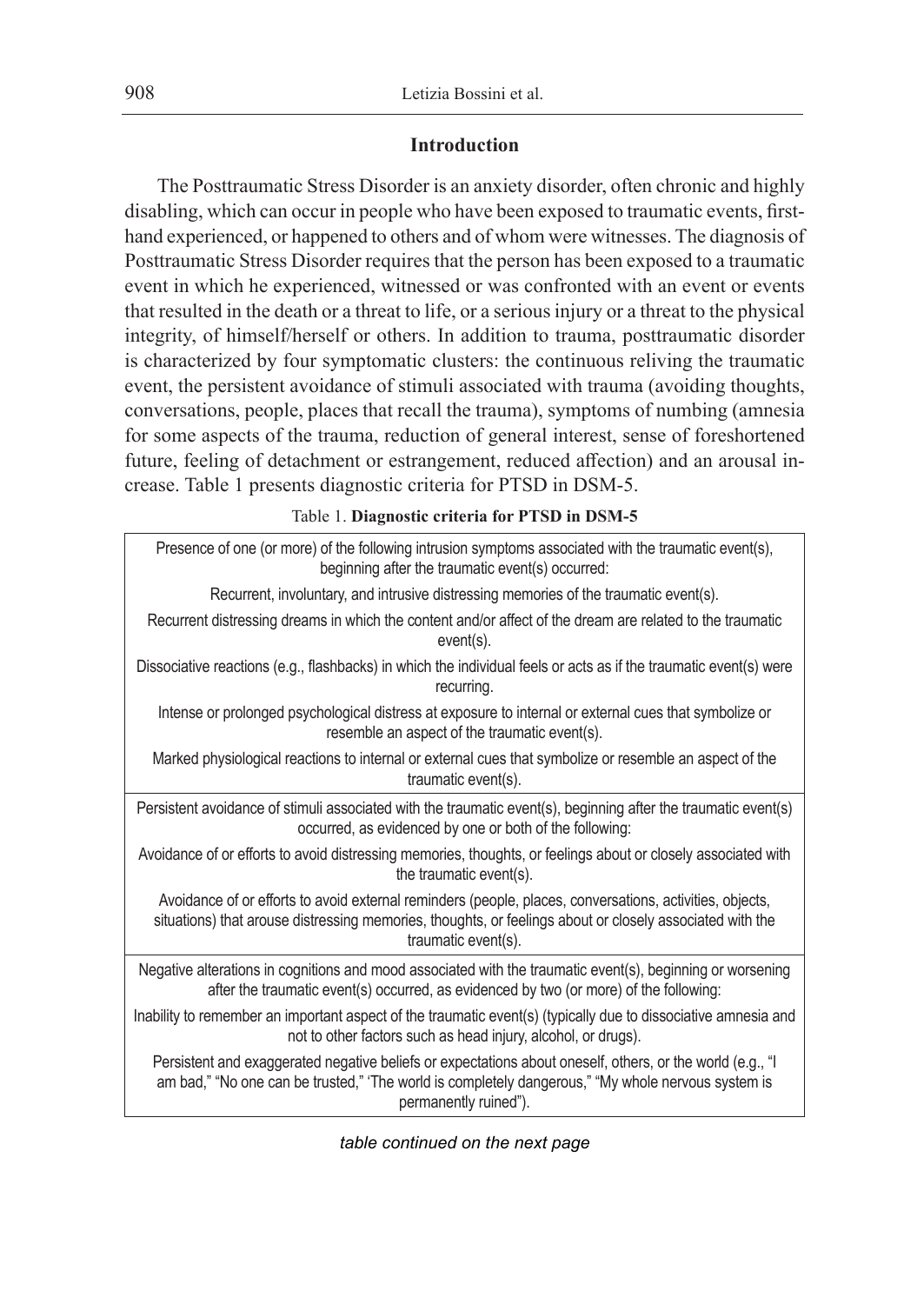|                                                                                   | Persistent, distorted cognitions about the cause or consequences of the traumatic event(s) that lead the<br>individual to blame himself/herself or others.                                            |  |  |  |  |  |
|-----------------------------------------------------------------------------------|-------------------------------------------------------------------------------------------------------------------------------------------------------------------------------------------------------|--|--|--|--|--|
| Persistent negative emotional state (e.g., fear, horror, anger, guilt, or shame). |                                                                                                                                                                                                       |  |  |  |  |  |
|                                                                                   | Markedly diminished interest or participation in significant activities.                                                                                                                              |  |  |  |  |  |
|                                                                                   | Feelings of detachment or estrangement from others.                                                                                                                                                   |  |  |  |  |  |
|                                                                                   | Persistent inability to experience positive emotions (e.g., inability to experience happiness, satisfaction, or<br>loving feelings).                                                                  |  |  |  |  |  |
|                                                                                   | Marked alterations in arousal and reactivity associated with the traumatic event(s), beginning or worsening<br>after the traumatic event(s) occurred, as evidenced by two (or more) of the following: |  |  |  |  |  |
|                                                                                   | Irritable behavior and angry outbursts (with little or no provocation) typically expressed as verbal or physical<br>aggression toward people or objects.                                              |  |  |  |  |  |
|                                                                                   | Reckless or self-destructive behavior.                                                                                                                                                                |  |  |  |  |  |
|                                                                                   | Hypervigilance.                                                                                                                                                                                       |  |  |  |  |  |
|                                                                                   | Exaggerated startle response.                                                                                                                                                                         |  |  |  |  |  |
|                                                                                   | Problems with concentration.                                                                                                                                                                          |  |  |  |  |  |
|                                                                                   | Sleep disturbance (e.g., difficulty falling or staying asleep or restless sleep).                                                                                                                     |  |  |  |  |  |
|                                                                                   | Duration of the disturbance is more than 1 month.                                                                                                                                                     |  |  |  |  |  |
|                                                                                   | The disturbance causes clinically significant distress or impairment in social, occupational, or other important<br>areas of functioning.                                                             |  |  |  |  |  |
|                                                                                   | The disturbance is not attributable to the physiological effects of a substance (e.g., medication, alcohol) or<br>another medical condition.                                                          |  |  |  |  |  |
|                                                                                   |                                                                                                                                                                                                       |  |  |  |  |  |

The prevalence of the disorder varies between 1% and 9% in the general population and may reach 50–70% in sub-groups of patients exposed to trauma considered of particular gravity [1], such as war, deportations, torture, assaults or rapes. Lifetime prevalence of PTSD is 3.6% among men and 9.6% among women [2–5]. The scientific literature shows that women are more predisposed to develop PTSD following exposure to trauma [6].

In general, most of the studies on the treatment of PTSD show that psychological therapies have a greater effect than pharmacological ones and a lower drop-out rate [7]. Currently, paroxetine and sertraline are the only medications approved by the Food and Drug Administration (FDA) for treatment of PTSD. If the subjects present sleep disorders, it is recommended the addition of low-dose of trazodone – 50–150 mg in the evening [8, 9], while it would be discouraged the use of benzodiazepines, which seem to have no effect on, or even worse, the responses of fear [10–13]. Mood stabilizers – lithium, carbamazepine and sodium valproate – were tested in the treatment of PTSD in open studies; the results indicate, generically, that these drugs reduce irritability and improve impulse control in patients with PTSD [14–24].

There is a growing number of studies – especially after the World Trade Center terrorist attack of September 11, 2001 – that shed light upon the victims of terrorism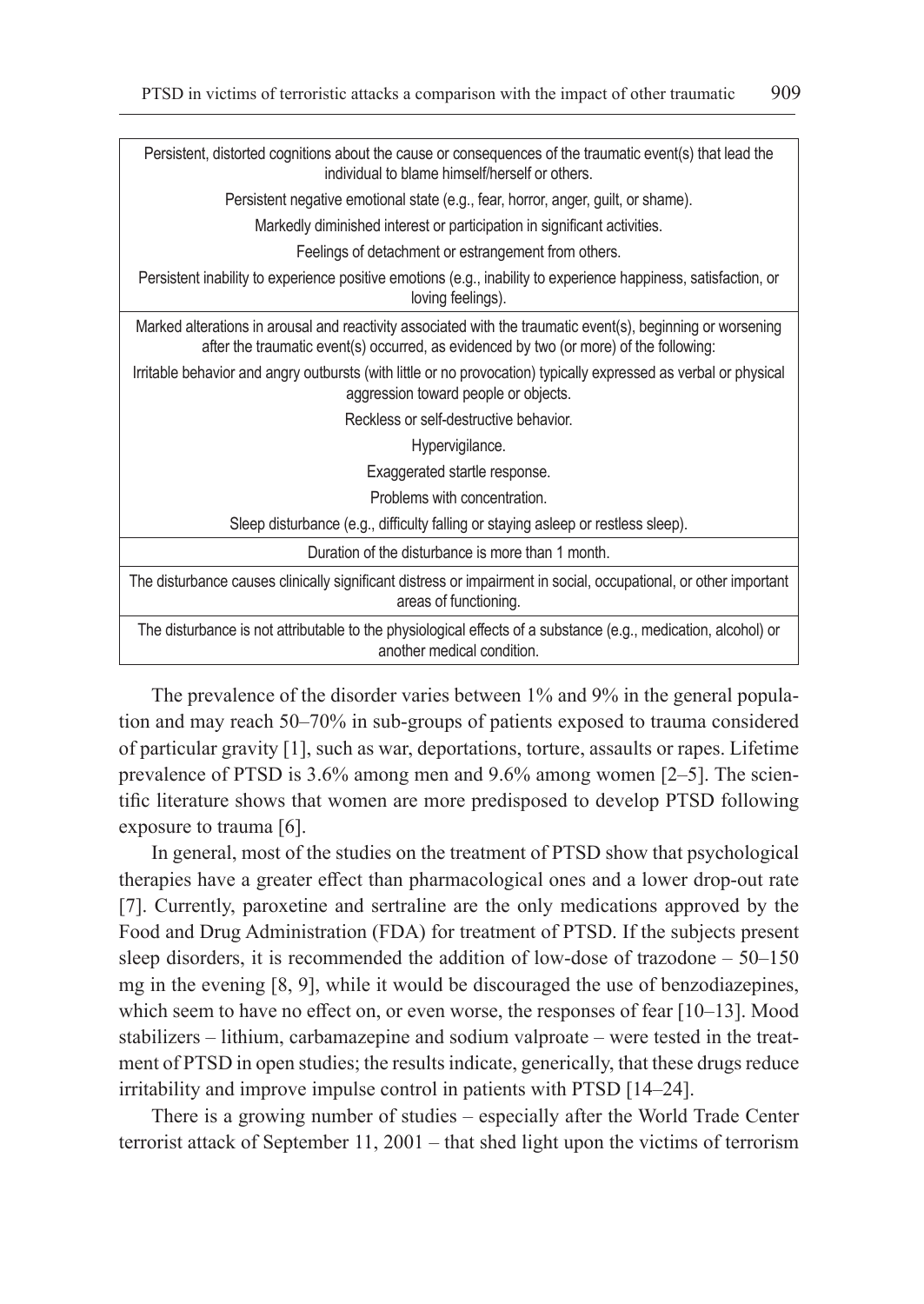and the onset of PTSD. Although, it has been shown that terrorism may be associated with a greater risk of psychopathology than other disasters [25, 26], and that can affect widely the mental health of the population [27–29]*.* The field stays quite "young" and the research data are still limited [25].

We established the National Observatory for the Victims of Terrorism at our Department in 2003, at the request of the Italian Association for the Victims of Terrorism and Subversion against the Constitutional Order of the State. After the first contact, the need for care was explained to the patients and to their families; then, a pharmacological and psychotherapeutic program was built, as well as a support network in the city of residence of the patients, focusing on the demonstrated efficacy of integrated therapy for PTSD. Over the years we observed an improvement in the symptomatology, even the disappearance of the diagnosis. In our experience, the institution of a National Observatory has shown to be crucial for Victims of Terrorism, presenting frequently a long duration and an extreme severity of PTSD, but rarely searching spontaneously for help to manage their condition, while an early diagnosis would limit the risk of chronicity and progression in other psychiatric disorders, such as depression.

# **Aim**

In this study we proposed to identify possible differences, in terms of duration and severity of Posttraumatic Stress Disorder, between victims of terroristic attacks and subjects who underwent other types of traumatic events, in a sample of patients relating to our Clinic.

### **Material and Method**

We selected a sample consisting of 84 subjects suffering from PTSD referring to our Clinic from 2003 to 2014. Among patients, 42 were victims of terroristic attacks (war combat, explosions, kidnapping, torture) and 42 victims of other traumatic events (car accidents, hunting accidents, death of loved ones, aggressions, miscarriages, etc.). After a clinical interview aimed at an overall analysis of the state of health and at the collection of anamnestic data, psychometric tests such as the Clinician-Administered PTSD Scale (CAPS) [30] to confirm the diagnosis of PTSD and the Davidson Trauma Scale (DTS) [31] to assess frequency and severity of posttraumatic symptoms, were administered. A possible comorbidity with other psychiatric disorders was excluded by the administration of the Mini International Neuropsychiatric Interview (M.I.N.I.) [32].

Obtained data were collected in an electronic database and processed through the GraphPad 5 Prism software. In particular, one-way ANOVA was used in order to compare the differences in the parameters analyzed through the DTS scales and its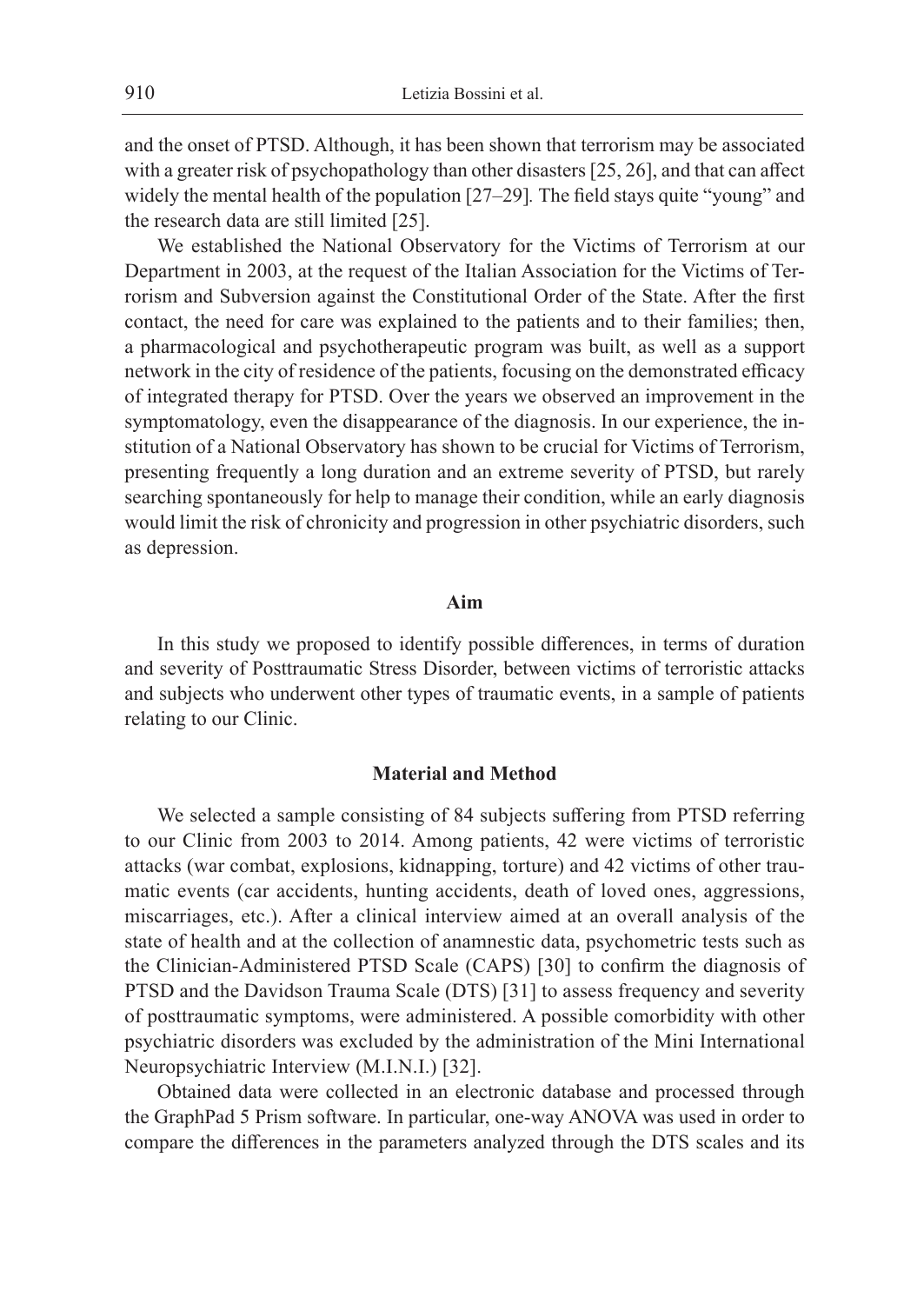clusters between the victims of terroristic attacks and patients who underwent other traumatic events.

The program of the study was presented to the Ethics Committee and the consent was obtained; 84 patients suffering from Posttraumatic Stress Disorder were recruited among all those relating to the Department of Psychiatry in Siena and to the National Observatory for Victims of Terrorism. For each patient, after obtaining his/her informed consent, socio-demographic information (age, sex, qualifications, work), clinical (any current treatments, previous or current organic disorders) and drug history ones were collected and subsequently psychometric tests in self-and hetero-administration were proposed.

The following tools were used in the study:

- M.I.N.I. brief structured interview to make the diagnosis of psychiatric disorders, both for the axis I of the DSM-IV and the ICD-10. The tool has a modular structure and each module corresponds to a diagnostic area. For each area, the instrument has one or two preliminary questions (or entrance questions): the negative response to this/these question/s indicates the absence of the corresponding diagnosis and therefore you go to the next module; the positive response to this/these question/s (or at least to one of two questions) indicates the possible presence of the diagnosis and it must be asked, therefore, more questions that are needed to establish the presence or the absence of the criteria according to which that specific diagnosis should be considered. Even within the modules, other items can be met, which on the basis of the answer let you exclude that diagnosis and move to the next module. Because of the possibility of comorbidities, even when the criteria for a diagnosis are satisfied, it is necessary to explore the following diagnostic areas, unless there are no exclusionary criteria as, for example, the generalized anxiety disorder in the presence of any other anxiety disorder.
- CAPS semi-structured clinical interview, recently adapted to the diagnostic criteria of DSM-IV, which assesses the frequency and the severity of each symptom of PTSD and allows their objectification in order to formulate the diagnosis. There are two forms: one evaluates the current symptoms during last week (One Week Symptom Status Version – SX CAPS) and the other identifies the symptoms currently present or that were present in life (Current and Lifetime Diagnostic Version – DX CAPS). There is a manual that provides default questions for each item of the scale and describes behavioural characteristics. The scale was appropriate for internal consistency, reliability, and validity.
- DTS it is used for those who have experienced one or more traumatic events. It primarily quantifies the frequency and the severity of symptoms and considers the effects of treatment by measuring the symptoms modifications over time, the response to treatment and the difference between therapeutic choices in research. Faithfully adapted to the DSM-IV, it is composed by 17 items with a total score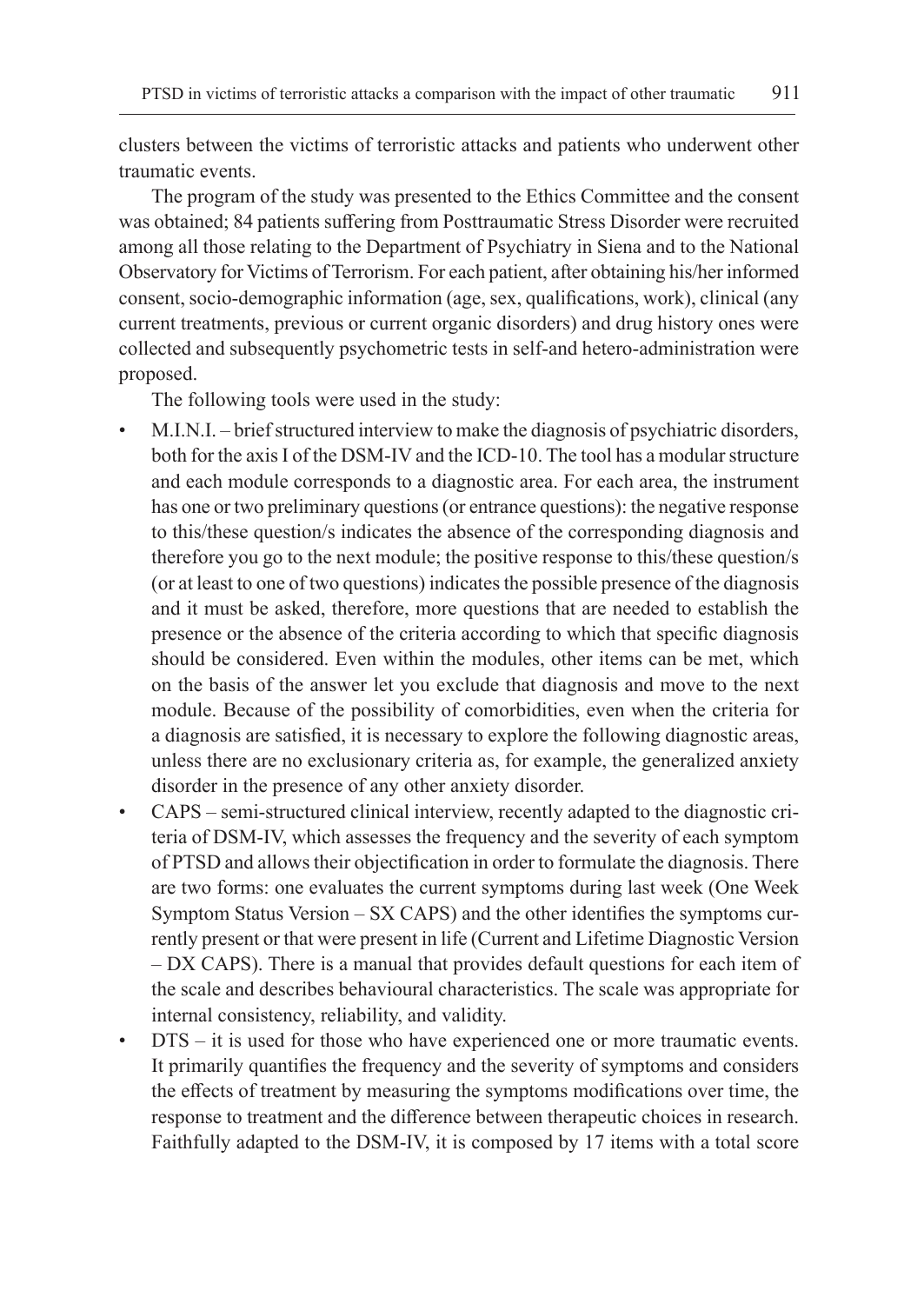which can fluctuate from 0 to 136. The items of evocation and avoidance are related to the event, while those of numbing, of social withdrawal and hypervigilance are evaluated as independent from the event.

## **Results**

We recruited a sample of 84 patients with PTSD referring to our Clinic from 2003 to 2014. The diagnosis was confirmed by meeting all the criteria of the CAPS (mean severity  $65.6 + (-27.6)$ .

The sample includes 38 females (11 victims of terrorism and 27 underwent other events) and 46 males (31 victims of terrorism and 15 underwent other events). The mean age is  $45.5 + / - 10.0$  years (range 15–74 years),  $42.5 + / - 12.2$  years in females (range 17–73 years) and  $48.5 + / - 12.3$  years in males (range 15–74 years). As regards marital status and divorce rate, 18% of victims of terrorism live by alone, 13% are single and 5% are divorced; 11% of victims of other traumatic events live by alone, 8% are single and 3% are divorced. Moreover, 31% of victims of terrorism are married, versus 40% of subject who underwent other events.

The differences in the parameters analyzed through the DTS and its subscales between victims of terroristic attacks and subjects who underwent other traumatic events are summarized in Table 2.

|                                            | Months      | <b>DTStotal</b> | <b>DTSreexperiencing</b> | <b>DTSavoidance</b> | <b>DTShypervigilance</b> |
|--------------------------------------------|-------------|-----------------|--------------------------|---------------------|--------------------------|
|                                            | $p = 0.001$ | $p = 0.152$     | $p = 0.468$              | $p = 0.003$         | p < 0.001                |
| Victims of Terrorism<br>(31 M; 11 F)       | 258.2       | 65.6            | 20.4                     | 27.1                | 24.8                     |
|                                            | $+/-$       | $+/-$           | $+/-$                    | $+/-$               | $+/-$                    |
|                                            | 144.9       | 26.9            | 9.0                      | 13.1                | 8.5                      |
| Victims of other<br>events<br>(15 M; 27 F) | 41.6        | 78.2            | 22.0                     | 26.7                | 26.8                     |
|                                            | $+/-$       | $+/-$           | $+/-$                    | $+/-$               | $+/-$                    |
|                                            | 11.8        | 28.2            | 9.5                      | 11.4                | 9.3                      |

Table 2. **Difference in duration of PTSD (months), DTStotal and its clusters scores between victims of terroristic attacks and subjects who underwent other traumatic events**

Differences in duration, as differences in DTSavoidance and DTShypervigilance, are statistically significant (p < 0.05). Differences in DTStotal and DTSreexperiencing are not statistically significant. M – males; F – females

The duration of PTSD was  $258.2 + / -144.9$  months for people who underwent a terroristic attack and  $41.6 +/ -11.8$  months for victims of other traumatic events (Figure 1).

As regards the severity of the disorder, the total score of the DTS scale was 65.6  $+/- 26.9$  in victims of terroristic attacks and 78.2  $+/- 28.2$  in people who underwent other traumatic events, but the difference was not statistically significant.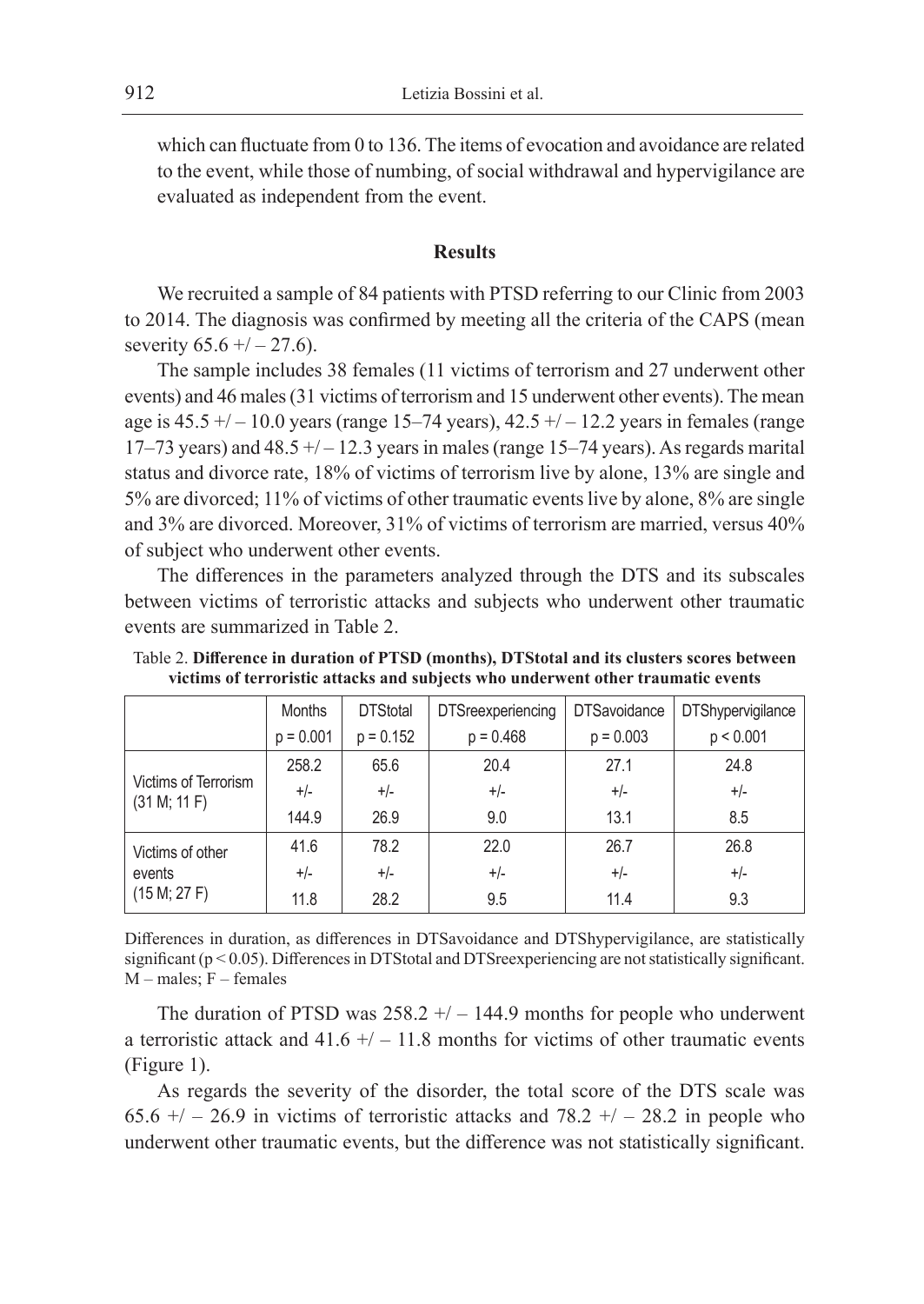

 $p = 0.001$ 

The DTS was divided in its symptoms clusters: the cluster "reexperiencing" showed no statistically significant differences between the two groups of patients, unlike the clusters "avoidance" and "hypervigilance". Avoidance cluster accounted on 27.1 +/ – 13.1 in victims of terrorism and on  $26.7 + / -11.4$  in others; the value of  $p = 0.003$ showed a statistical significance (Figure 2).

Hypervigilance cluster accounted on  $24.8 + / -8.5$  in victims of terrorism and on  $26.8 + / -9.3$  in others; the value of  $p < 0.001$  showed again an important statistical significance (Figure 3).

# **Discussion**

Abenhaim et al. [33] through an epidemiologic survey of 254 survivors of terrorist attacks, which occurred in public places in France between 1982 and 1987 (20 bombings and 1 machine-gun attack), have found that PTSD was present in 10.5% of uninjured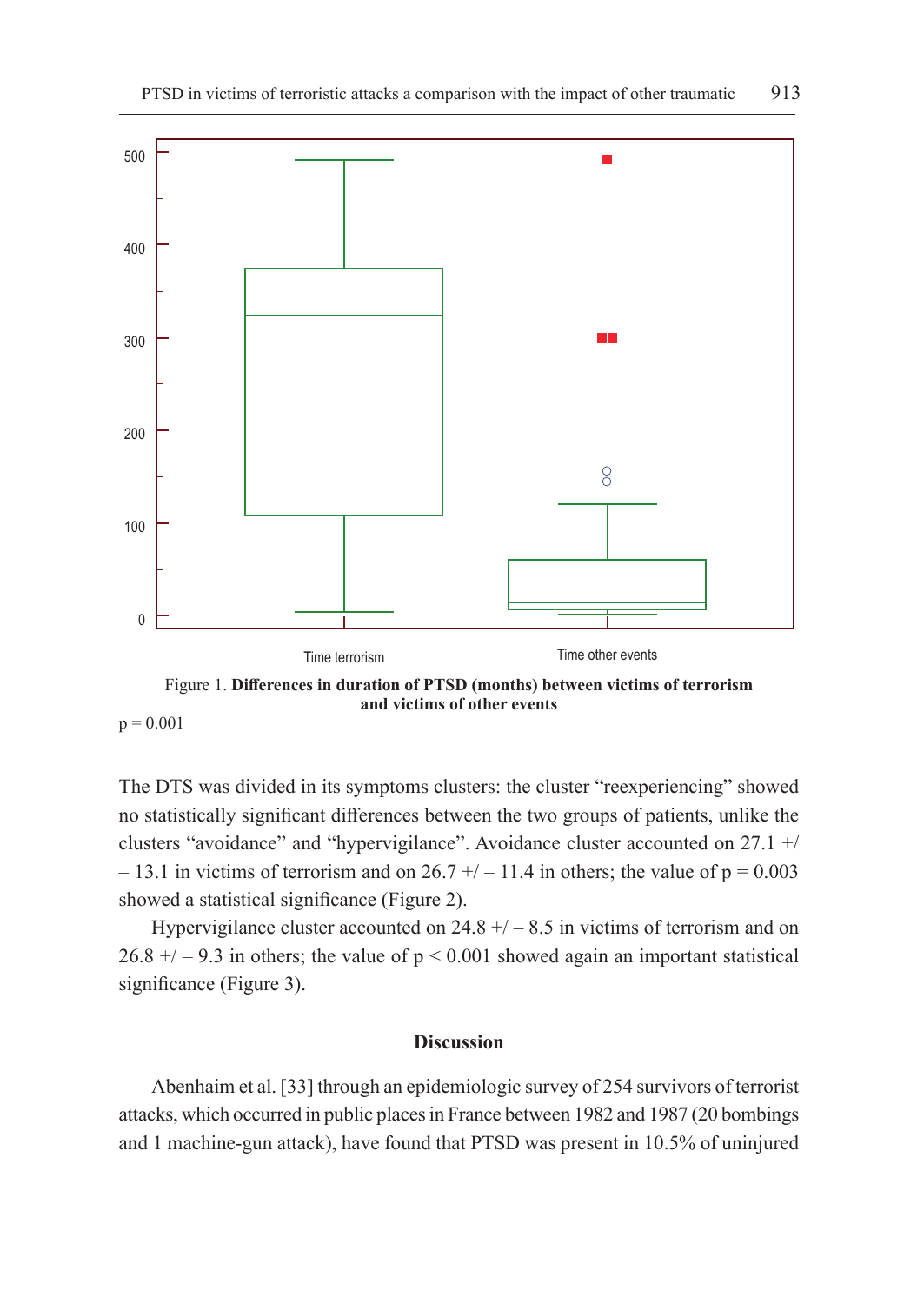

**underwent other traumatic events**  $p = 0.003$ 

victims, 8.3% of moderately injured and 30.7% of severely injured ones. There was no difference in males and females, neither in the age of the victims.

In 1994, North et al., published a study of PTSD among civilian populations exposed to a mass murder spree by a gunman in a cafeteria, in Killeen, Texas [34, 35]. The "Luby's shooting" took place on 16<sup>th</sup> October 1991; the perpetrator, George Hennard, crashed his pickup truck through the front of a Luby's Cafeteria, immediately shot and killed 23 people and wounded 27 others before shooting and killing himself. It is the deadliest mass shooting in America that did not occur at a school. Of the 136 survivors, 20% of men and 36% of women, approximately 1 month after the disaster, met criteria for PTSD. Most subjects who developed PTSD had no history of psychiatric illness. A history of other predisaster psychiatric disorders predicted postdisaster PTSD in women but not in men. One-half of the women and one-fourth of the men with postdisaster PTSD also met criteria for another postdisaster psychiatric diagnosis, especially major depression. Psychopathology was infrequent in subjects without PTSD.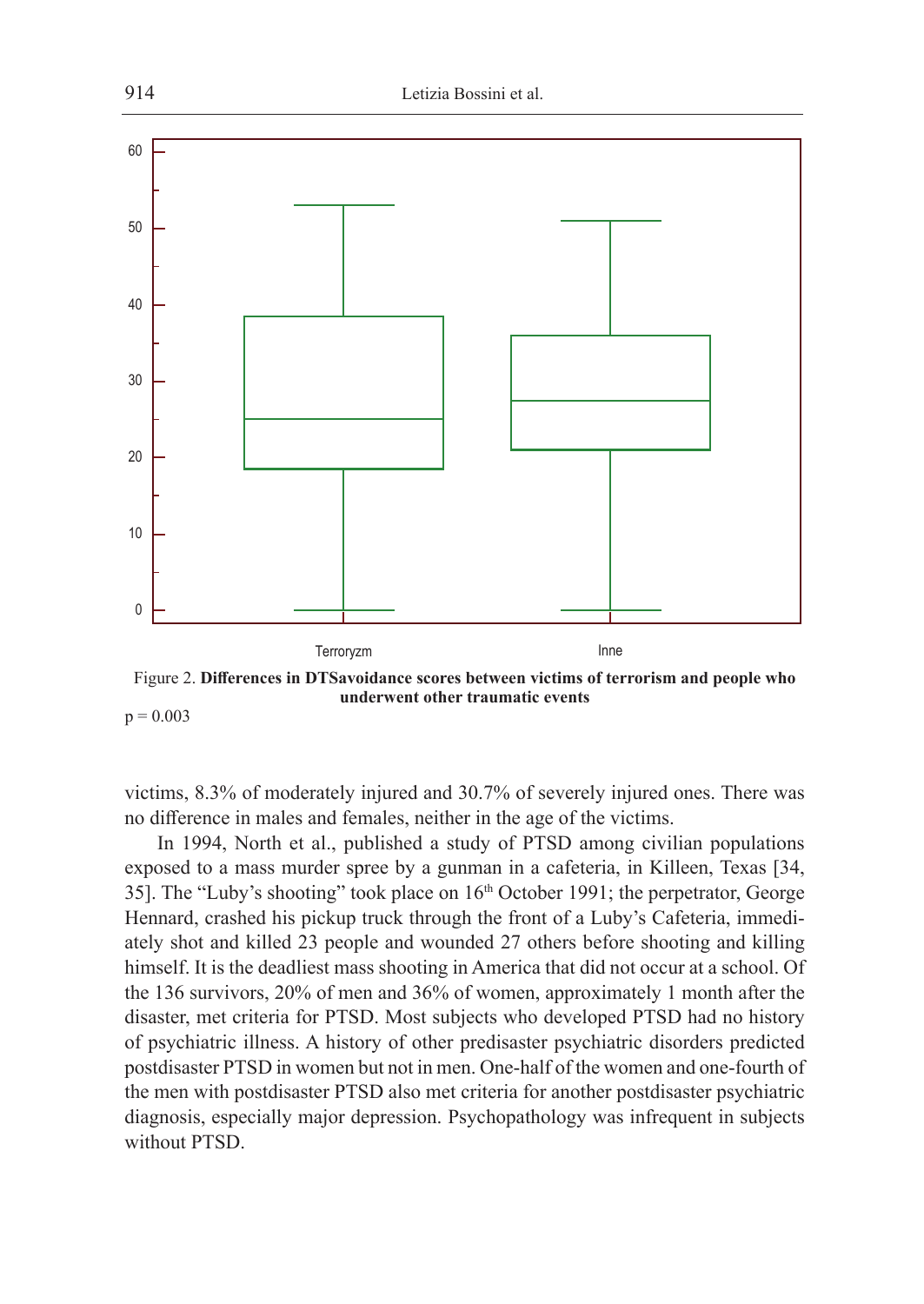

Figure 3. **Differences in DTShypervigilance scores between victims of terrorism and people who underwent other traumatic events**  $p < 0.001$ 

The relationship between terroristic attacks and PTSD was demonstrated after the Oklahoma City bombing, a terrorist bomb attack on the Alfred P. Murrah Federal Building that occurred on April 19 of 1995. The bombing killed 168 people and injured more than 680 others; the blast destroyed or damaged 324 buildings within a 16-block radius, destroyed or burned 86 cars, and shattered glass in 258 nearby buildings, causing an estimated \$652 million worth of damage. This event remains the closest analogue to the events of September 11 available, with 34% of adults in Oklahoma City reporting significant PTSD symptomatology following the bombing. After the Oklahoma City bombing, individuals with a predisaster psychiatric history, who had experienced injury to themselves or to someone they knew, or were female, were more likely to meet symptom criteria for PTSD in comparison with those without these risk factors [36–38].

After September 11, the following risk factors for PTSD were identified: female sex, living close to the World Trade Center; reporting poor social support; reporting a high number of ongoing life stressors; directly witnessing the attack; having a panic attack during the disaster; losing job, possessions, or a loved person; or participating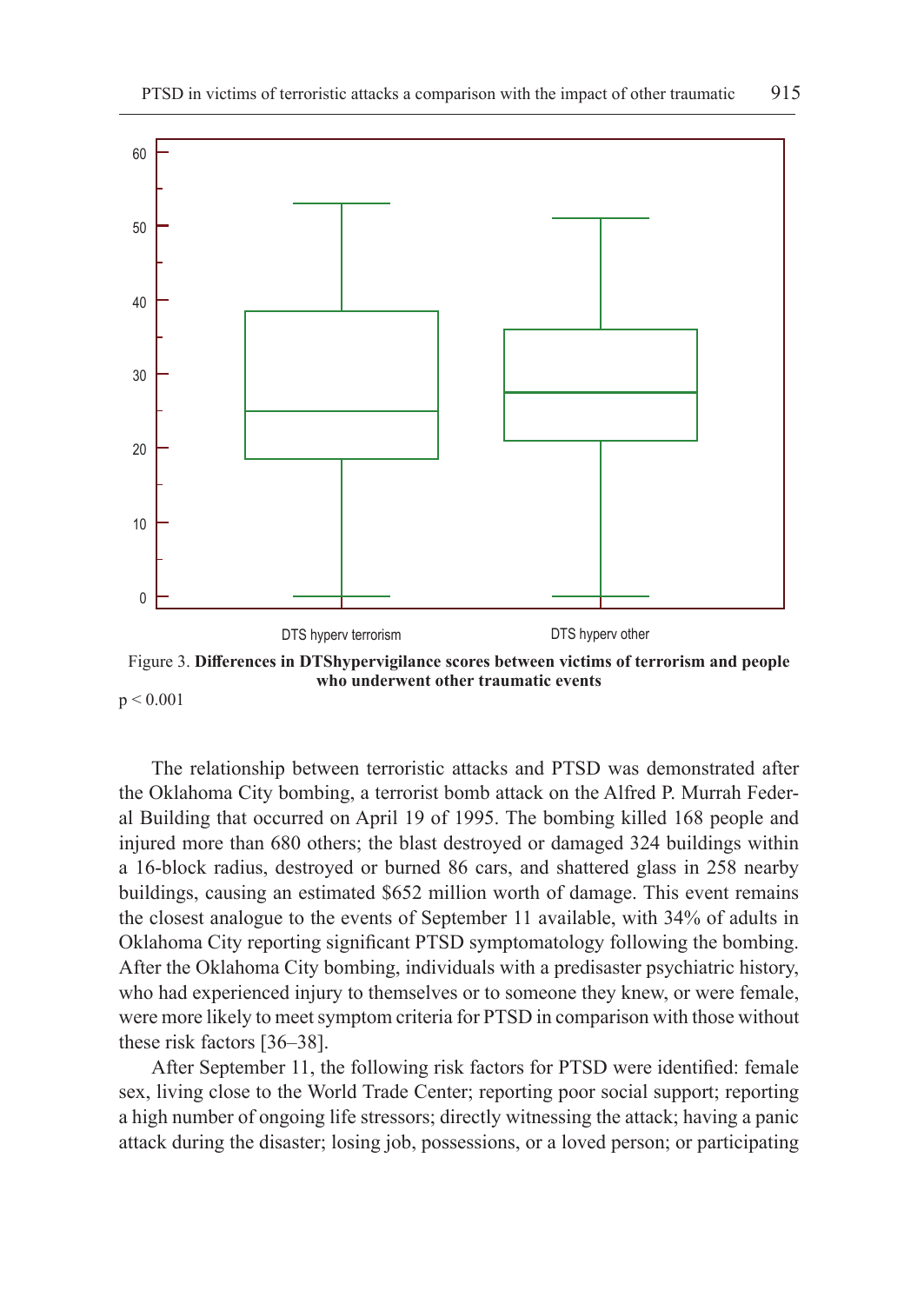in rescue efforts. Participants with any of these factors were at greater risk for PTSD than those without risk factors [39, 40].

A study published in 2004 investigated the mental and somatic symptoms of 34 victims, 5 years after the Tokyo subway attack. This was an act of terrorism, the most serious attack to occur in Japan since the end of World War II, directed against trains passing through Kasumigaseki and Nagatachō, home to the Japanese government, perpetrated on 20<sup>th</sup> March 1995 in Tokyo by members of the religious movement Aum Shinrikyo; 12 people were killed, 50 severely injured and nearly 1000 others reported temporary vision problems. The study showed a total of 11 victims with diagnosis of current or lifetime PTSD according to CAPS. Victims with PTSD showed higher anxiety levels and greater visual memory impairment [41]. Cheapman et al., in a study of 2011, have investigated the prevalence of self-reported impairment as part of a probable DSM-IV diagnosis of PTSD within a sample of 1001 Israeli Jews subject to direct and indirect exposure to rocket attacks [42]. 29% of them reported impairment but only 19% of those met criteria for probable PTSD.

In a recent study, published in 2010, PTSD among 3,271 civilians who evacuated World Trade Center Towers 1 and 2, on September 2001, has been investigated. 95.6% of survivors reported at least 1 current PTSD symptom. DiGrande et al, have estimated the probable rate of PTSD at 15%. Women and minorities were at higher risk of PTSD and a strong inverse relation with annual income was also observed. The authors concluded that five characteristics of direct exposure to the terrorist attacks independently predicted PTSD: being on a high floor in the towers, initiating evacuation lately, being caught in the dust cloud that resulted from the tower collapses, personally witnessing horror and sustaining an injury [43]*.*

Ahern et al. examined the probability of television viewing to be associated with PTSD. Among 2001 respondents to a random-digit dial telephone survey conducted 4 months after September 11, people who viewed more television images in the 7 days after September 11 had more probable PTSD [44]. This hypothesis has been also confirmed by the results of Kinzie et al.'s, study [45] where it has been demonstrated that many patients from Vietnam, Cambodia, Laos, Somalia and Bosnia had severe reactions such as nightmares, flashbacks and depressive symptoms after the extensive TV coverage of 9/11 attack. Encouraging patients to turn off the TV was very therapeutic.

Gabriel et al., in 2007, published a study on the victims of the terroristic attack in Madrid, on March 11<sup>th</sup> 2004, which describes a high prevalence of major depression and anxiety disorders among survivors [46]*.*

There are no sufficient research data which compare victims of terrorist attacks and other events. Shalev and Freedman [47] have evaluated 39 survivors of terrorist attack and 354 survivors of motor vehicle accidents, upon admission to a general hospital emergency room and 1 week and 4 months later. The results of this study showed that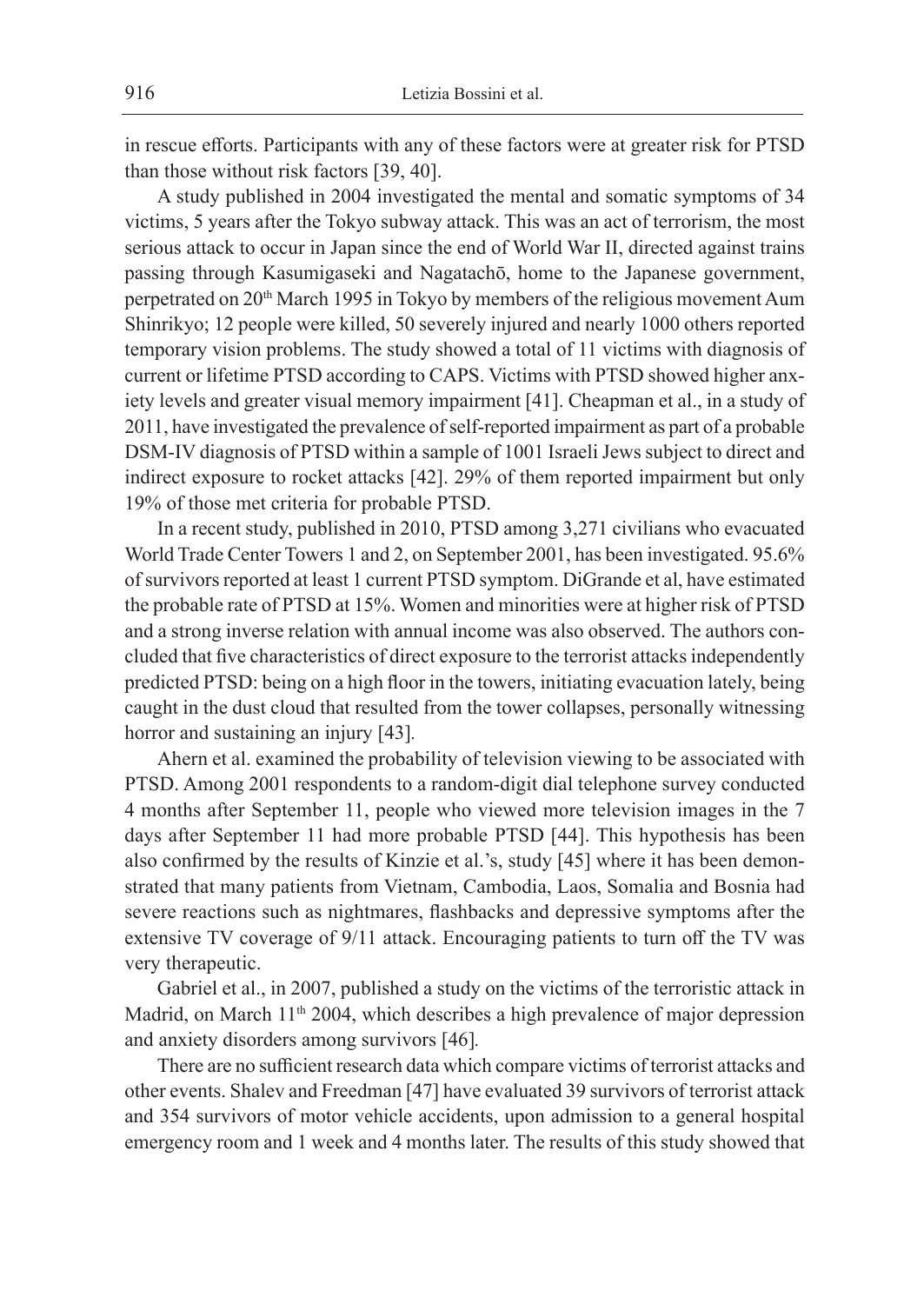survivors of terrorist attack had higher rates of PTSD than motor vehicle accident survivors (37.8% versus 18.7%). In addition, the type of traumatic event did not add to the prediction of PTSD from the emergency room heart rate and the peritraumatic dissociation symptoms; moreover, the longitudinal course of early PTSD symptoms was not affected by the greater frequency of terroristic attacks.

As regards our clinical experience, a sample of subjects suffering from Posttraumatic Stress Disorder was recruited among all those relating to the Department of Psychiatry in Siena and to the National Observatory for Victims of Terrorism. The sample distribution is not in line with the data from the literature – that report a prevalence of the disorder in females – as regards the victims of terrorism, but totally in agreement with the scientific literature as regards the victims of other traumatic events; furthermore, females who were victims of terrorism, were more frequently witnesses of attacks involving relatives.

Our results show a significant difference in PTSD duration but not in severity between victims of terrorism and victims of other events. We can explain these data as follows. In most cases, those who experienced an attack do not consider their emotional reaction as a pathological state, considering it a justified reaction towards the experienced trauma, and do not refer to the psychiatrist for their symptoms but after years of suffering, so the diagnosis of PTSD is significantly delayed. The trigger for the disorder is a traumatic event that finds the subject unprepared to handle it, regardless of the type of experienced trauma; this could account for the non significant difference, in terms of severity, between the two groups of patients, a finding that contradicts the limited data so far present in literature [47].

Victims of terrorism showed higher scores in DTSavoiding cluster than victims of other events, the latter showing higher scores in DTShypervigilance cluster, because of the significantly longer duration of the disorder in this category of subjects. Along the clinical course of PTSD it is not infrequent that, on initial hypervigilance symptoms, emotional numbing and affective detachment gradually prevail, for some kind of "emotional exhaustion".

In this regard, we proposed to analyze even the divorce rate in PTSD patients, in order to find a possible difference between the two groups. Although 31% of victims of terrorism are married (versus 40% of subject who underwent other events), quarrels and misunderstandings that undermine the peace of the family are considerably more marked in the first case, due to the frequent attacks of anger and the affective detachment felt by the patients towards their relatives. Subjects who experienced a different type of trauma report almost no negative changes in family relationships: they often undergo, instead, a strengthening in the relations and find comfort in their difficult situation.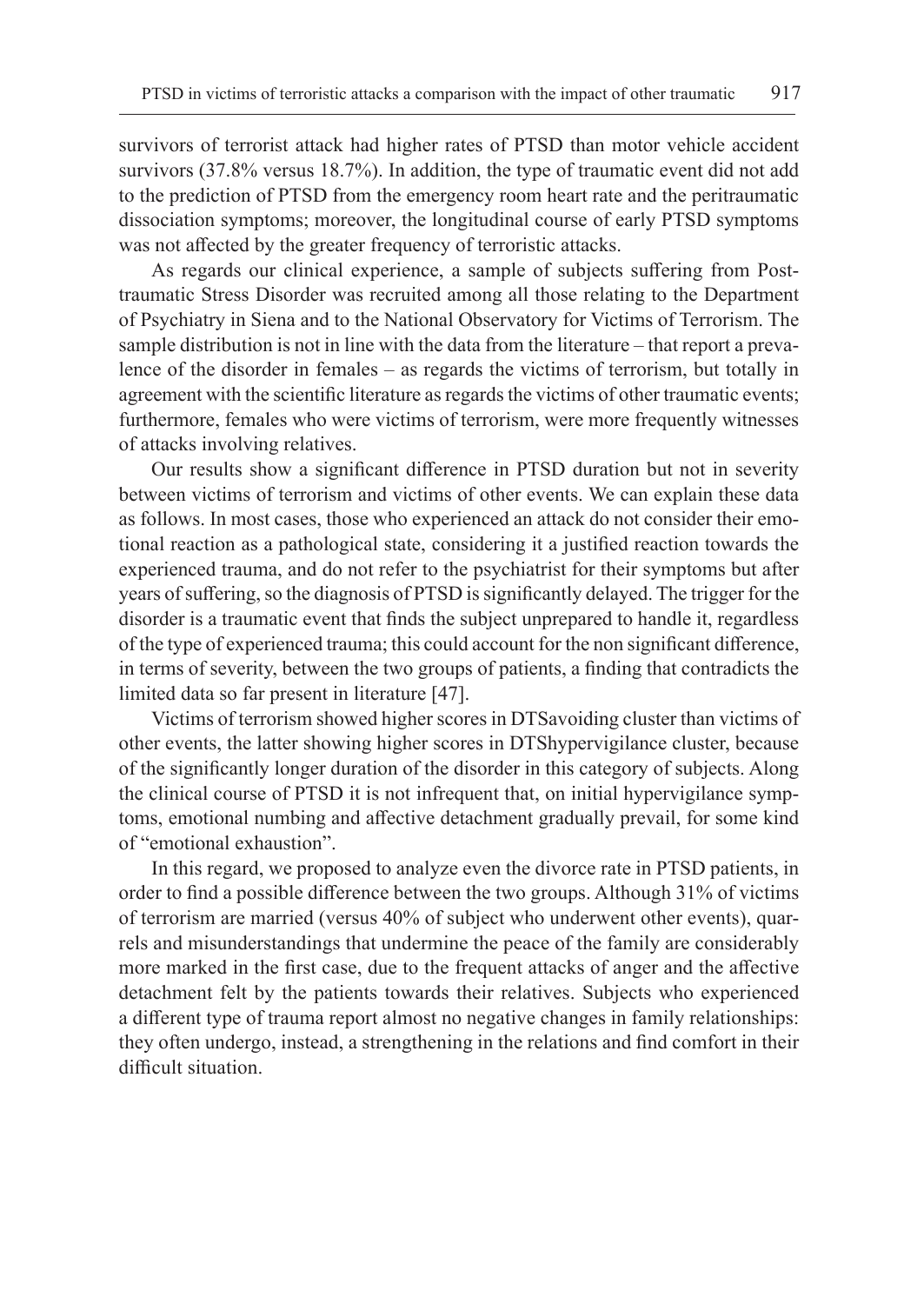#### **Conclusions**

Posttraumatic Stress Disorder can occur in subjects who underwent a traumatic experience. A few studies in literature state that there is a significant difference, in terms of severity of the disorder, between victims of terrorism and people who experienced other types of events, but our clinical experience denied this data. An explanation for this may be that most studies have focused on a single type of event without comparing their effects on the victims. From our study it emerged that no significant differences are present in terms of severity, showing that PTSD is a disabling disorder regardless the type of event that triggers it; but a significant difference in terms of duration of the disorder leads to reflect on the importance of an early diagnostic process aimed toward the victims of terrorism, in order to avoid the risk of chronicity and progression to other psychiatric disorders such as depression. We already responded to this problem by establishing a National Observatory for the Victims of Terrorism and, through our preliminary study, despite the limitations due to the small and heterogeneous sample of patients, we hope to raise awareness on this topic all the professionals that are confronted with it.

### **References**

- 1. Lombardelli A, Calossi S, Annese PM, Pieraccini F. *Epidemiologia degli eventi traumatici e del Disturbo post traumatico da stress*. Nòos Aggiornamenti in psichiatria 2006; 3: 215–220.
- 2. National Comorbidity Survey. *Lifetime prevalence of DSM-IV/WMH-CIDI disorders by sex and cohort*. http://www.hcp.med.harvard.edu/ncs/ftpdir/NCS-R\_Lifetime\_Prevalence\_ Estimates. pdf [retrieved: 11.10.2016].
- 3. Dekel S, Ein-Dor T, Gordon KM, Bonanno GA. *Cortisol and PTSD symptom among male and female high exposure 9/11 survivors*. J. Trauma. Stress. 2013; 26(25): 612–615.
- 4. Grimm A, Hulse L, Preiss M, Schmidt S. *Post and peritraumatic stress in disaster survivors: an explorative study about the influences of individual and event characteristics across different types of disasters*. Eur. J. Psychotraumatol. 2012; 3: 10.
- 5. Auxèmery Y. *Posttraumatic stress disorder (PTSD) as a consequence of the interaction between an individual genetic susceptibility, a traumatogenic event and a social context*. Encephale 2012; 38(5): 373–380.
- 6. Kessler R, Sonnega A, Bromet E, Hughes M, Nelson C. *Posttraumatic stress disorder in the National Comorbidity Survey*. Arch. Gen. Psychiatry 1995; 52: 1048–1060.
- 7. Siracusano A, Niolu C. *Trattamento farmacologico del disturbo post-traumatico da stress*. Nòos Aggiornamenti in Psichiatria 2006; 3: 243–276.
- 8. Menza MA. *Withdrawal syndrome in a depressed patient treated with trazodone*. Am. J. Psychiatry 1986; 143: 1195.
- 9. Liebowitz NR, Mallakh RS. *Trazodone for treatment of anxiety symptoms in substance abusers*. J. Clin. Psychopharmacol. 1989; 9: 449–451.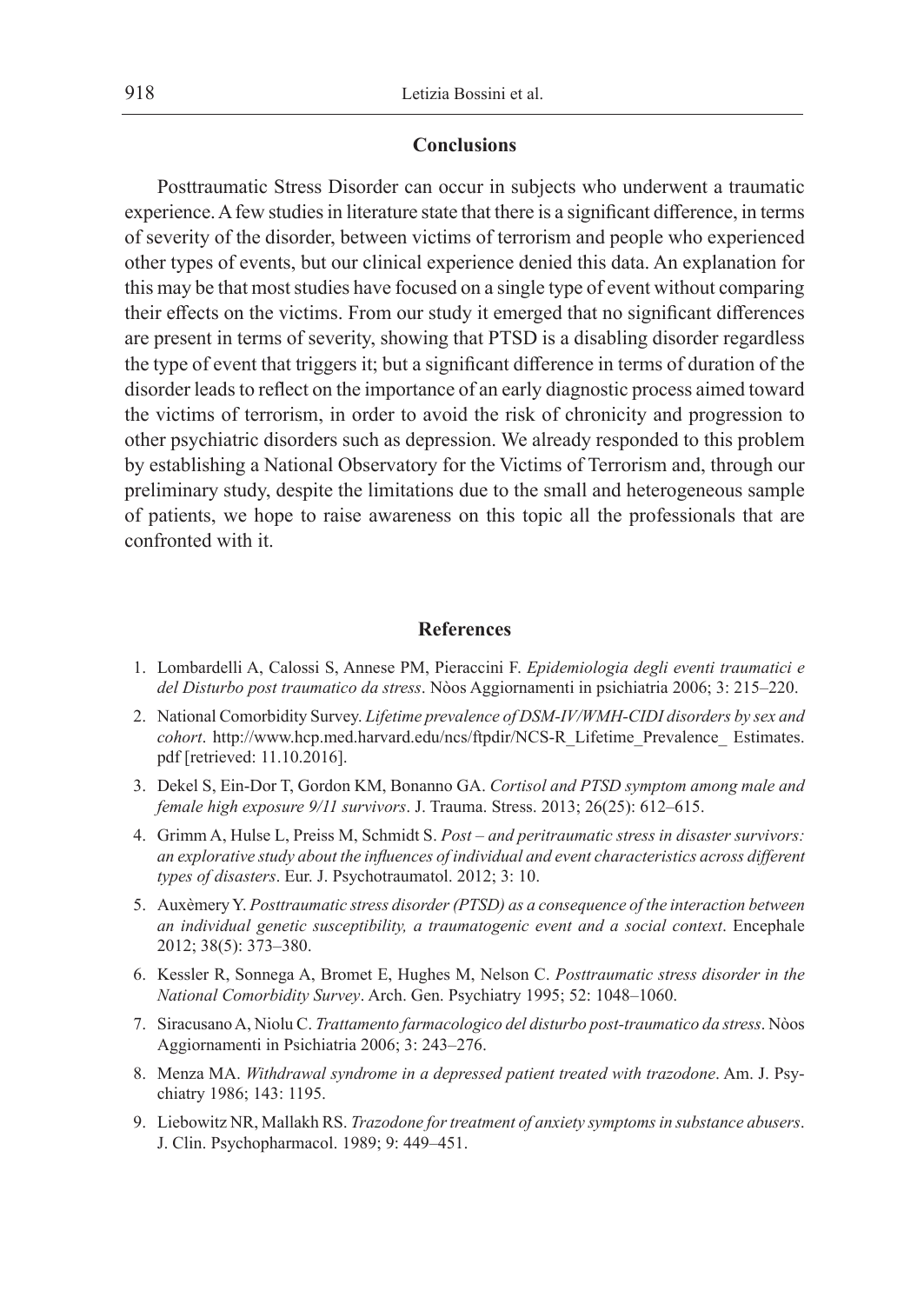- 10. Friedman MJ, Donnelly CL, Mellman TA. *Pharmacotherapy for PTSD*. Psychiatr. Ann. 2003; 33(1): 57–62.
- 11. Shalev AY, Rogel-Fuchs Y. *Auditory startle reflex in posttraumatic stress disorder patients treated with clonazepam*. Isr. J. Psychiatry Relat. Sci. 1992; 29: 1–6.
- 12. Lund BC, Bernardy NC, Vaughan-Sarrazin M, Alexander B, Friedman MJ. *Patient and facility characteristics associated with benzodiazepine prescribing for veterans with PTSD*. Psychiatr. Serv. 2013; 64(2): 149–155.
- 13. Gelpin E, Bonne O, Peri T, Brandes D, Shalev AY. *Treatment of recent trauma survivors with benzodiazepines: a prospective study*. J. Clin. Psychiatry 1996; 57: 390–394.
- 14. Hanner MB, Faldowski R, Robert S, Ulmer HG, Hormer HD, Lorberbaum JP. *A preliminary controlled trial of divalproex in Posttraumatic Stress Disorder*. Ann. Clin. Psychiatry 2009; 21(2): 89–94.
- 15. Berlin HA. *Antiepileptic drugs for the treatment of post-traumatic stress disorder*. Curr. Psychiatry Rep. 2007; 9(4): 291–300.
- 16. Adamou M, Puchalska S, Plummer W, Hale AS. *Valproate in the treatment of PTSD: systematic review and meta analysis*. Curr. Med. Res. Opin. 2007; 23(6): 1285–1291.
- 17. Li S, Murakami Y, Wang M, Maeda K, Matsumoto K. *The effects of chronic valproate and diazepam in a mouse model of post traumatic stress disorder*. Pharmacol. Biochem. Behav. 2006; 85(2): 324–331.
- 18. Shalev AY, Freedman S, Peri T, Brandes D, Sahar T, Orr SP, Pitman RK. *Prospective study of posttraumatic stress disorder and depression following trauma*. Am. J. Psychiatry 1998; 5: 630–637.
- 19. Kitchner I, Greenstein R. *Low dose lithium carbonate in the treatment of post traumatic stress disorder: brief communication*. Mil. Med. 1985; 7: 378.
- 20. Lipper S, Davidson J, Grady RA, Edinger JD, Hammett EB, Mahorney SL. et al. *Preliminary study of carbamazepine in post-traumatic stress disorder*. Psychosomatics 1986; 27: 849–854.
- 21. Fesler FA. *Valproate in combat related posttraumatic stress disorder*. J. Clin. Psychol. 1991; 52: 361–364.
- 22. Berigan T, Holzgang A. *Valproate as an alternative in PTSD*. Mil. Med. 1995; 160: 318.
- 23. Forster PL, Schoenfeld FB, Marmar CR, Lang AJ. *Lithium for irritability in post-traumatic stress disorder*. J. Trauma. Stress. 1995; 8: 143–149.
- 24. Lipper N. *The use of anticonvulsants in posttraumatic stress disorder: case study and overview*. J. Trauma. Stress. 1996; 9: 857–863.
- 25. Laughame J, Janca A, Widiger T. *Posttraumatic stress disorder and terrorism: 5 years after 9/11*. Curr. Opin. Psychiatry 2007; 20(1): 36–41.
- 26. Lovejoy DW, Diefenbach GJ, Licht DJ, Tolin DF. *Tracking levels of psychiatric distress associated with the terrorist events of September 11, 2001: a review of the literature*. J. Insur. Med. 2003; 35: 114–124.
- 27. Galea S, Resnick H. *Posttraumatic stress disorder in general population after mass terrorist incidents: considerations about the nature of exposure*. CNS Spectr. 2005; 10(2): 107–115.
- 28. Norris FH, Friedman MJ, Watson PJ, Byrne CM, Diaz E, Kaniasty K. *60,000 disaster victims speak: Part I. An empirical review of the empirical literature, 1981–2001*. Psychiatry 2002; 65: 207–239.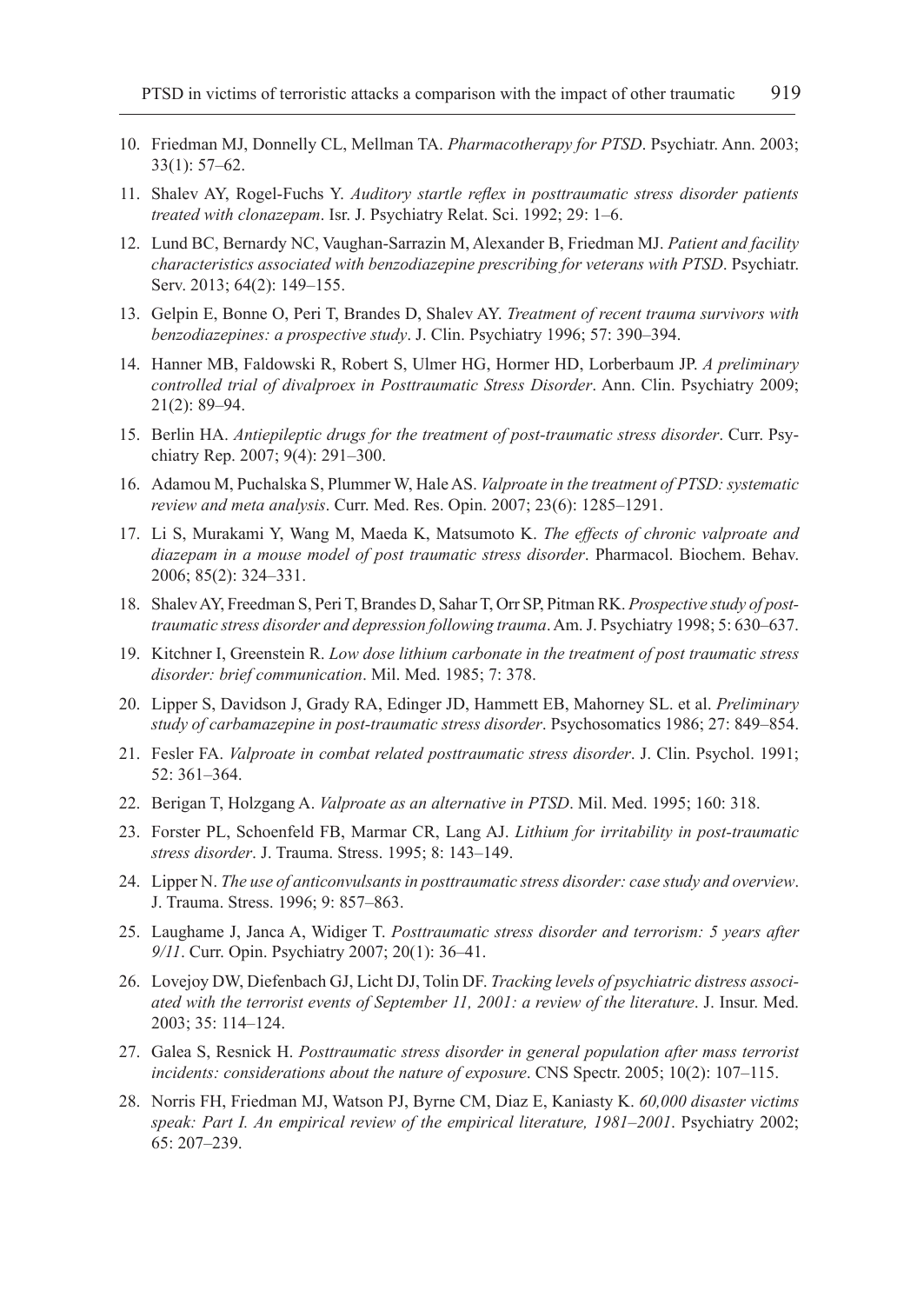- 29. Neria Y, Nandi A, Galea S. *Post-traumatic stress disorder following disasters: A systematic review*. Psychol. Med. 2008; 38: 467–480.
- 30. Blake DD, Weathers FW, Nagy LN, Kaloupek DG, Klauminzer G, Charney DS. et al. *A clinician rating scale for assessing current and lifetime PTSD: the CAPS-I*. Behav. Therapist 1990; 18: 187–188.
- 31. Davidson JRT, van der Kolk Brady K, Rothbaum B, Sikes C, Farfel G. *Double-blind comparison of sertraline and placebo in patients with post-traumatic stress disorder*. 10<sup>th</sup> Annual Meeting of the European College of Neuropharmacology, Vienna, Austria, Sept. 15, 1997.
- 32. Sheehan DV, Lecrubier Y, Janava J, et al. *Mini International Neuropsychiatric Interview (M.I.N.I.)*  release 4.4. Tampa, Florida–Paris: University South Florida Institute of Research in Psychiatry and Paris: Inserm U302, Hopital de la Salpétrière, 1994
- 33. Abenhaim L, Dab W, Salmi R. *Study of civilian victims of terrorist attacks: France 1982-1987*. J. Clin. Epidemiol. 1992; 45(2): 103–109.
- 34. North CS, Smith EM, Spitzangel EL. *Posttraumatic stress disorder in survivors of a mass shooting*. Am. J. Psychiatry 1994; 151(1): 82–88.
- 35. North CS, Nixon SJ, Shariat S, Mallonee S, McMillen JC, Spitznagel EL. et al. *Psychiatric disorders among survivors of the Oklahoma City bombing*. JAMA 1999; 282: 755–762.
- 36. Pfefferbaum B, North CS, Pfefferbaum RL, Jeon-Slaughter H, Houston JB, Regens JL. *Incidentrelated television viewing and psychiatric disorders in Oklahoma City bombing survivors*. Int. J. Emerg. Ment. Health 2012; 14(4): 247–255.
- 37. North CS, Abbacchi A, Cloninger CR. *Personality and posttraumatic stress disorder among directly exposed survivors of the Oklahoma City bombing*. Compr. Psychiatry 2012; 53(1): 1–8.
- 38. Walilko T, North C, Young LA, Lux WE, Warden DL, Jaffee MS. et al. *Head injury as a PTSD predictor among Oklahoma City bombing survivors*. J. Trauma. 2009; 67(6): 1311–1319.
- 39. Schuster MA, Stein BD, Jaycox LH, Collins RL, Marshall GN, Elliott MN. et al. *A national survey of stress reactions after the September 11, 2001, terrorist attacks*. N. Engl. J. Med. 2001; 345: 1507–1512.
- 40. Brackbill RM, Cone JE, Farfel MR, Stellman SD. *Chronic physical health consequences of being injured during the terrorist attacks on World Trade Center on September 11, 2001*. Am. J. Epidemiol. 2014; 179(9): 1076–1085.
- 41. Ohtani T, Iwanami A, Kasai K, Yamasue H, Kato T, Sasaki T. et al. *Post-traumatic stress disorder symptoms in victims of Tokyo subway attack: a 5-year follow-up study*. Psychiatry Clin. Neurosci. 2004; 58(6): 624–629
- 42. Chipman KJ, Palmieri PA, Canetti D, Johnson RJ, Hobfoll SE. *Predictors of PTS-related impairment in victims of terrorism and ongoing conflict in Israel*. Anxiety Stress Coping 2011; 24(3): 255–271.
- 43. DiGrande L, Neria Y, Brackbill R, Pulliam P, Galea S. *Long-term posttraumatic stress symptoms among 3,271 civilian survivors of the September 11, 2001, terrorist attacks on the World Trade Center*. Am. J. Epidemiology 2011; 173(3): 271–281
- 44. Ahern J, Galea S, Resnick H, Vlahov D. *Television images and probable posttraumatic stress disorder after September 11: the role of background characteristics, event exposures, and perievent panic*. J. Nerv. Ment. Dis. 2004; 192(3): 217–216.
- 45. Kinzie D. *Some of the effects of terrorism on refugees*. J Aggression, Maltreatment & Trauma 2005; 9: 3-4. DOI: 10.1300/J146v09n03\_12